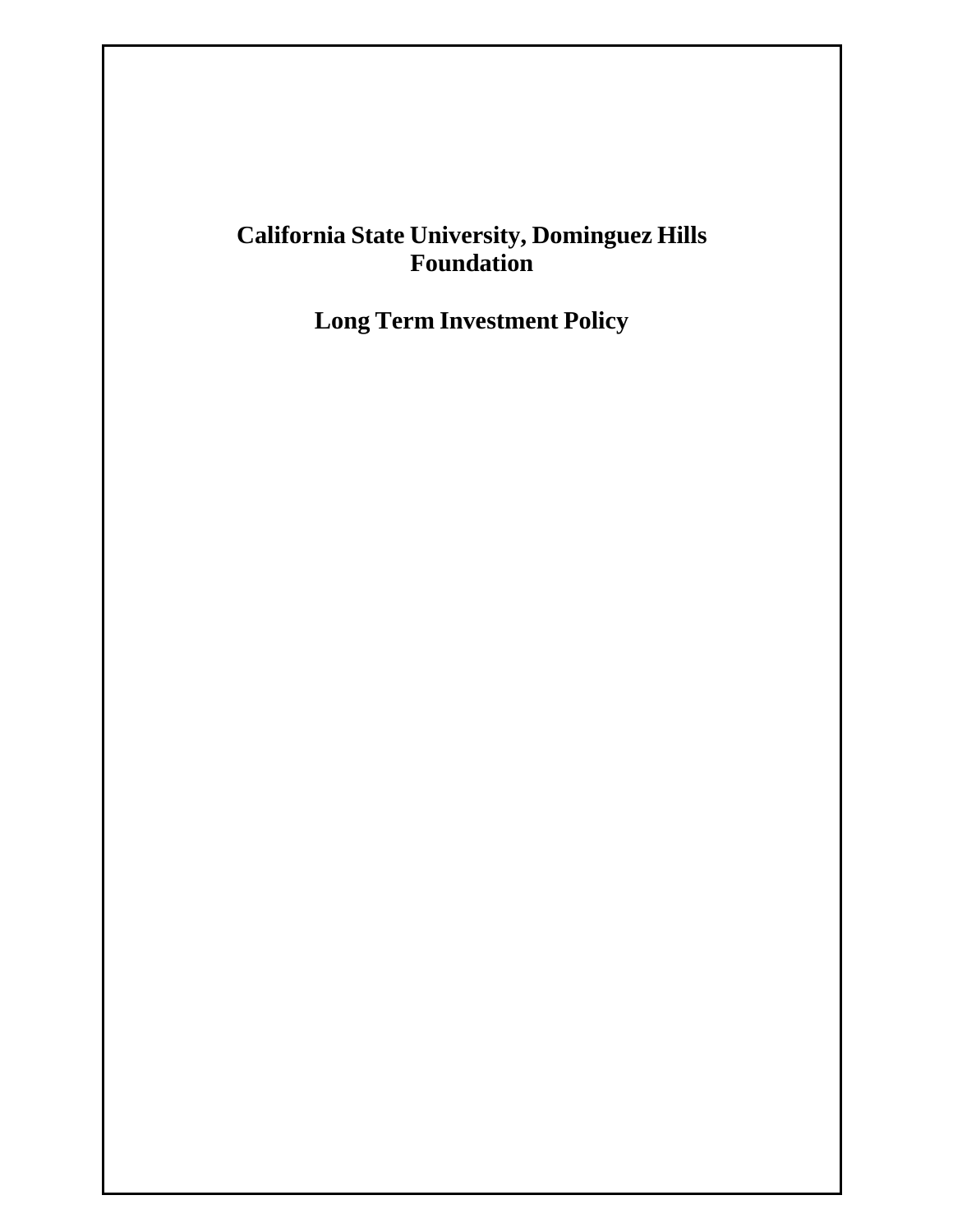| <b>SECTION</b> |                                           | <b>PAGE</b>             |
|----------------|-------------------------------------------|-------------------------|
| I.             | <b>General Information</b>                | 3                       |
| П.             | <b>Scope of Statement</b>                 | $\mathbf{3}$            |
| III.           | <b>Purpose of Statement</b>               | 3                       |
| IV.            | <b>UPMIFA</b>                             | $\overline{\mathbf{4}}$ |
| V.             | <b>Delegation of Authority</b>            | 5                       |
| VI.            | <b>General Investment Principles</b>      | 9                       |
| VII.           | <b>Investment Objectives</b>              | 9                       |
| VIII.          | <b>Specific Investment Goals</b>          | 10                      |
| IX.            | <b>Investment Policies and Procedures</b> | $10-13$                 |
| <b>X.</b>      | <b>Selection of Investment Managers</b>   | 13                      |
| XI.            | <b>Performance</b>                        | 14-15                   |
| XII.           | <b>Investment Policy Review</b>           | 15                      |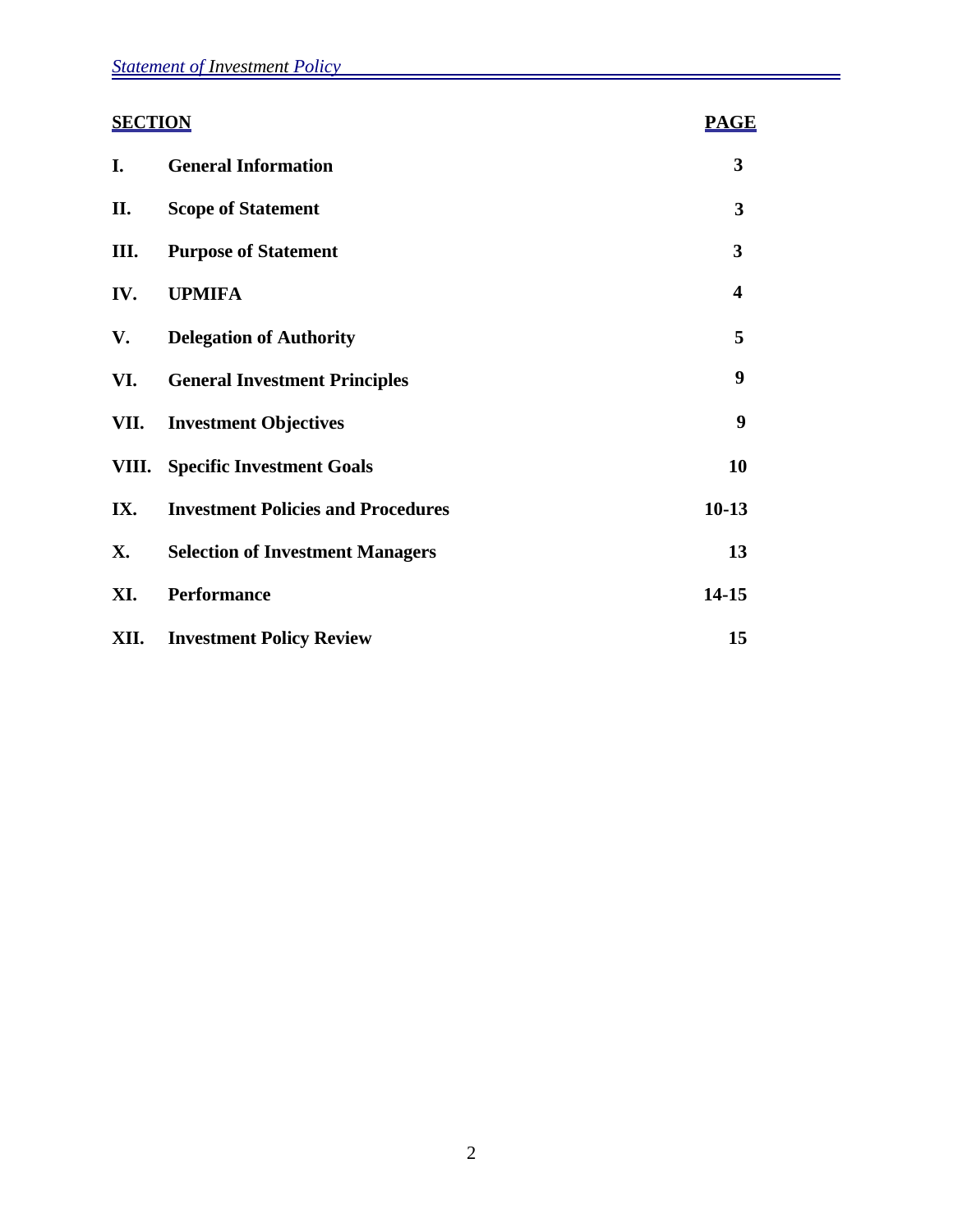### **GENERAL INFORMATION**

**Fund name:** California State University, Dominguez Hills Foundation, Long Term Fund

#### **Fund's mission:**

California State University, Dominguez Hills Foundation ("Foundation") established the Long Term Fund ("Fund") for the benefit of the California State University, Dominguez Hills ("University"). The Fund holds revenue in excess of that needed to cover the Foundation's operating costs and also includes capital reserves to fund future projects.

The Fund is intended to exist in perpetuity with potential for extraordinary withdrawals for longterm projects as approved by the Foundation Board of Directors.

#### **SCOPE OF STATEMENT**

This Statement of Investment Policy ("Policy") reflects the investment policy, objectives, and constraints of the entire California State University, Dominguez Hills Foundation, Long Term Fund.

To assure continued relevance of the guidelines, objectives, and financial status as established in this statement of investment policy, the Board of Directors ("Board") of the California State University, Dominguez Hills Foundation plans to review investment policy at least annually.

### **PURPOSE OF STATEMENT**

The Board of Directors of the California State University, Dominguez Hills Foundation sets this statement of investment policy forth in order to:

- 1. Define and assign the responsibilities of all involved parties.
- 2. Establish a clear understanding for all involved parties of the investment goals and objectives of Fund assets.
- 3. Offer guidance and limitations to all Investment Managers regarding the investment of Fund assets.
- 4. Establish a basis for evaluating investment results.
- 5. Manage Fund assets according to prudent standards as established in common trust law, including the Uniform Prudent Management of Institutional Fund's Act (UPMIFA).
- 6. Establish the relevant investment horizon for which the Fund assets will be managed.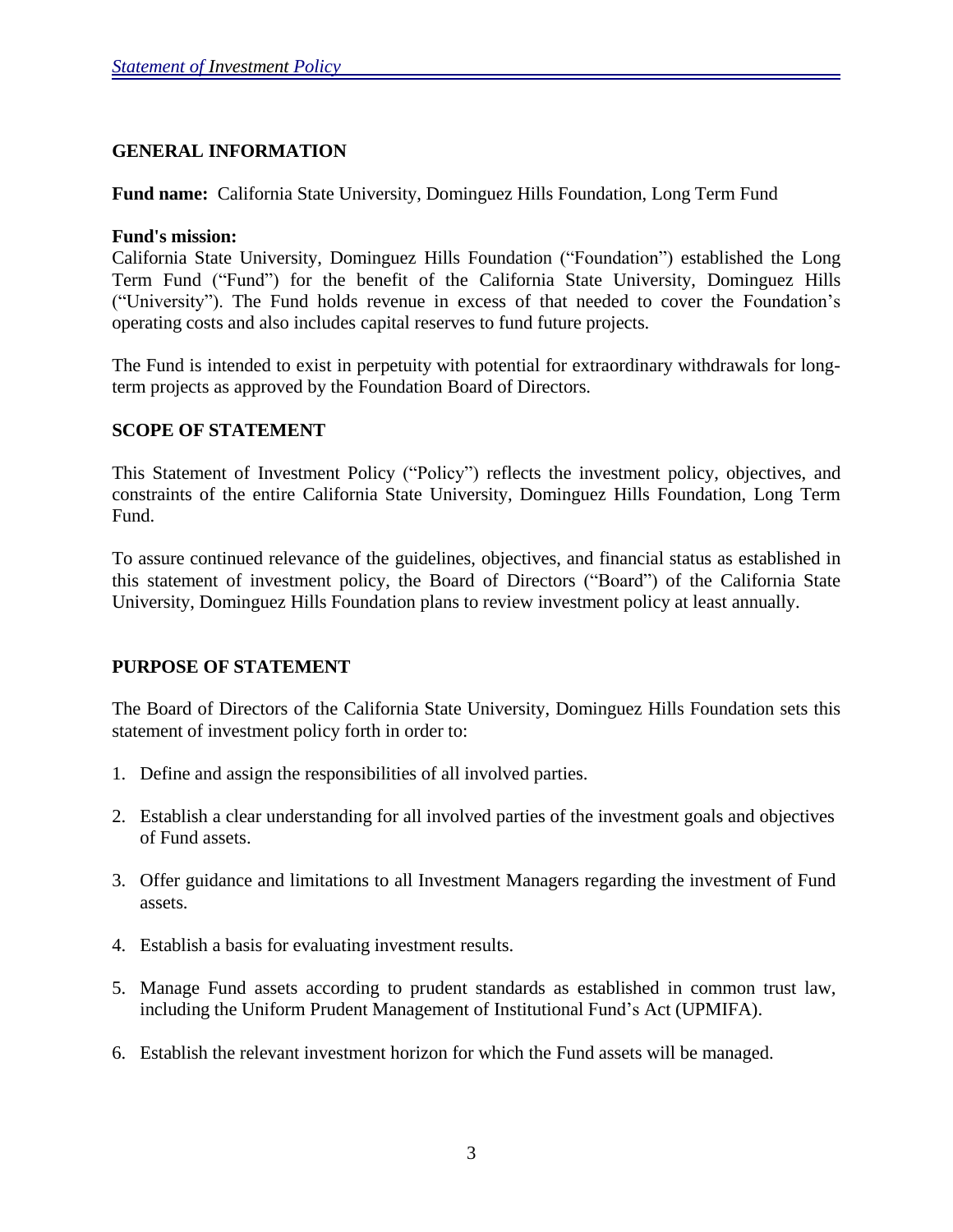In general, the purpose of this statement is to outline a philosophy and attitude that will guide the investment management of the assets toward the desired results. It is intended to be sufficiently specific to be meaningful, yet flexible enough to be practical.

A secondary, but equally important purpose of this document is to provide donors, prospective donors, and donation recipients with information about investment performance expectations, guidelines for distribution of earnings and levels of reimbursement of costs to the Foundation.

# **UPMIFA: THE UNIFORM PRUDENT MANAGEMENT OF INSTITUTIONAL FUNDS ACT**

It is the intent of the Board of Directors of the Foundation to have the Board and Executive Committee follow the provisions and apply the investment standards of UPMIFA [\(www.upmifa.org\)](http://www.upmifa.org/) in the management of the Fund's investment assets. In managing and investing an institutional fund, all of the following factors, if relevant, must be considered:

- General economic conditions.
- The possible effect of inflation or deflation.
- The expected tax consequences, if any, of investment decisions or strategies.
- The role that each investment or course of action plays within the overall investment portfolio of the Fund.
- The expected total return from income and the appreciation of investments.
- Other resources of the Fund.
- An asset's special relationship or special value, if any, to the charitable purposes of the Foundation.
- The needs of the Foundation and the Fund to make distributions and to preserve capital.
- Management and investment decisions about an individual asset must be made not in isolation but rather in the context of the institutional Fund's portfolio of investments as a whole and as a part of an overall investment strategy having risk and return objectives reasonably suited to the Fund and to the Foundation.
- Except as otherwise provided by law other than UPMIFA, the Foundation may invest in any kind of property or type of investment consistent with this section of the investment policy.
- The Foundation shall diversify the investments of the institutional Fund unless it reasonably determines that, because of special circumstances, the purposes of the Fund are better served without diversification.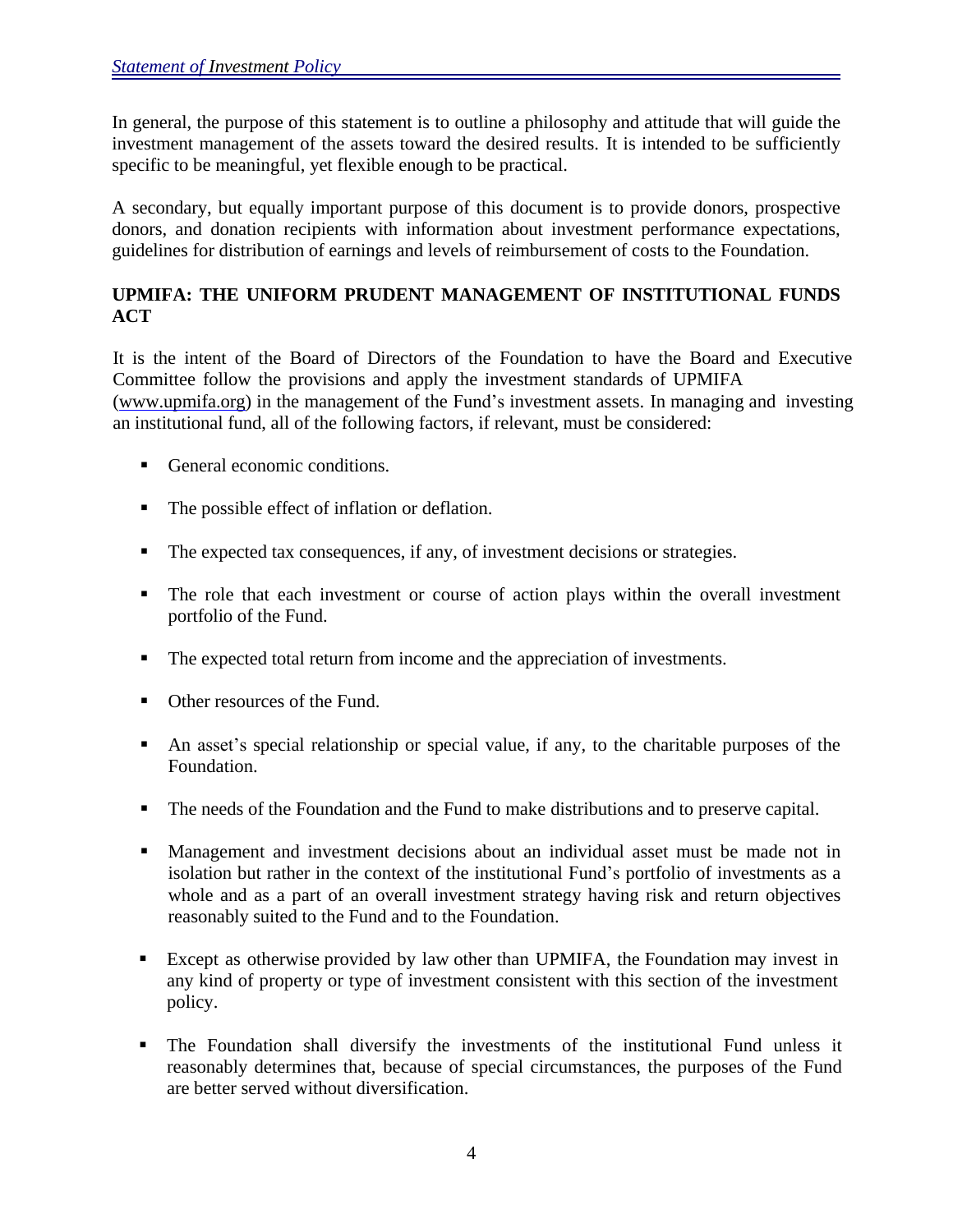Within a reasonable time after receiving property, the Foundation shall make and carry out decisions concerning the retention or disposition of the property or to rebalance a portfolio, in order to bring the institutional Fund into compliance with the purposes, terms, and distribution requirements of the Foundation as necessary to meet other circumstances of the Foundation and the requirements of this section of the investment policy.

A person that has special skills or expertise, or is selected in reliance upon the person's representation that the person has special skills or expertise, has a duty to use those skills or that expertise in managing and investing institutional funds.

# **DELEGATION OF AUTHORITY**

### **Board of Directors of California State University, Dominguez Hills Foundation**

The governing body of the Fund is the Board of Directors ("Board"), who have overall responsibility for Policy. As such, the Board is authorized to delegate certain responsibilities to others. The Board has delegated responsibility for the investment of the Fund's assets to the Executive Committee who has delegated certain responsibilities to appropriate experts.

In delegating these responsibilities, the Board and the Executive Committee shall follow UPMIFA's requirements to act in good faith, with the care that an ordinarily prudent person in a like position would exercise under similar circumstances, in all of the following:

- 1. Selecting each agent to which responsibilities are to be delegated,
- 2. Establishing the scope and terms of each delegation, consistent with the purposes of the Foundation and the Fund, and
- 3. Periodically reviewing each agent's actions in order to monitor the agent's performance and compliance with the scope and terms of the delegation.

### **Responsibility of the Board of Directors**

- Approve investment policy.
- **Ensure that the costs are appropriate and reasonable in relation to the assets, the purposes** of the institution, and the skills available to the institution.
- Make reasonable effort to verify facts relevant to the management and investment of the Fund assets.

# **Executive Committee**

The Board has established the Executive Committee ("Committee"). The Committee is responsible for directing management of Fund assets and monitoring compliance with their policies and guidelines. While the Board bears ultimate responsibility for the California State University, Dominguez Hills Foundation, Long Term Fund, the Committee shall recommend to the Board the general policy for the Fund and shall be responsible for day-to day guidance, monitoring and oversight.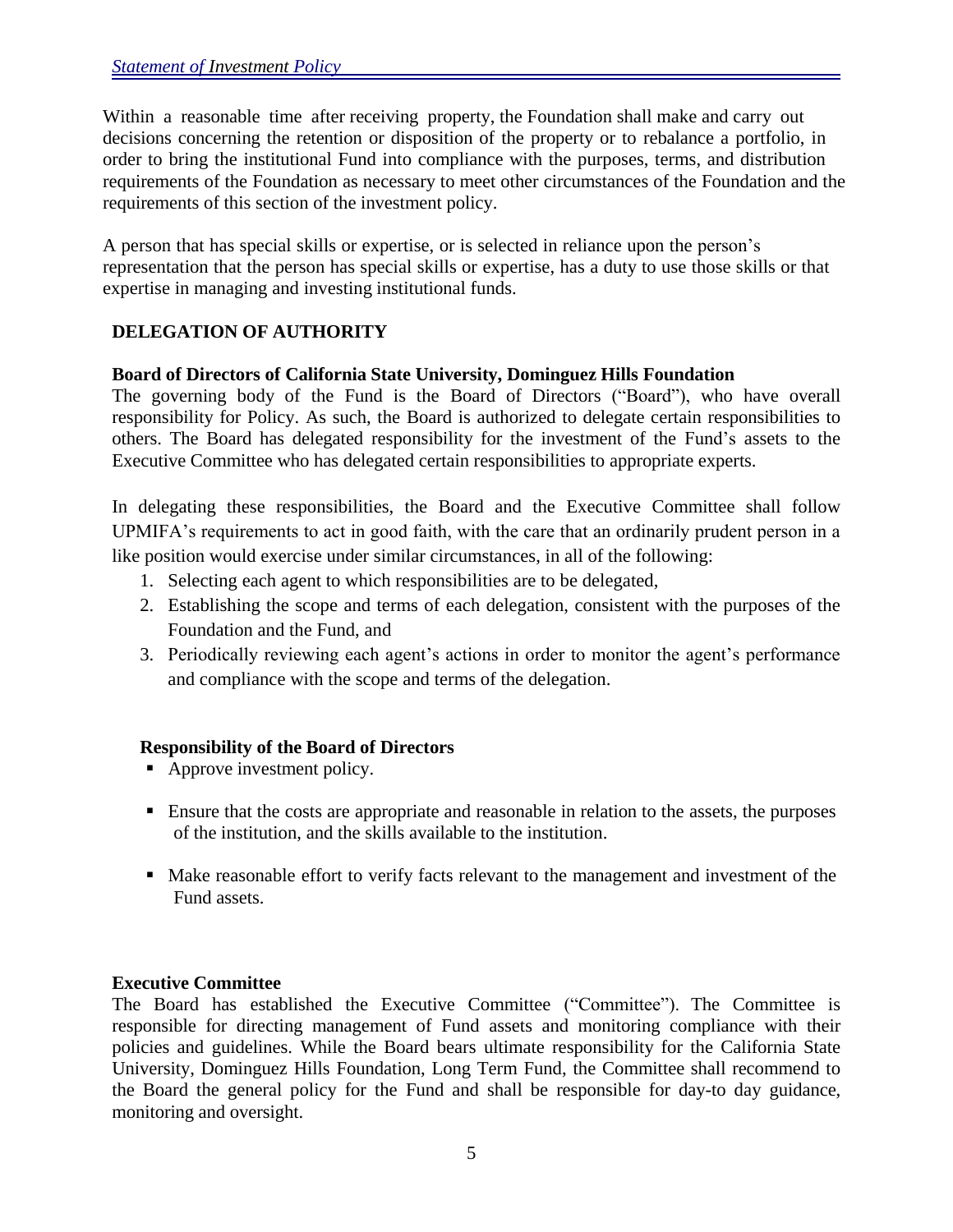#### **Responsibility of the Executive Committee**

- Adhere to the guidelines as defined in the Uniform Prudent Management of Institutional Fund's Act (UPMIFA) and all other applicable regulations.
- Develop, review and present a Statement of Investment Policy to the Board.
- **•** Develop, review and approve the overall asset allocation for the Fund, as developed by the Investment Management Consultant
- Periodically review and make recommendations to the Board regarding the spending policy of the Fund.
- Review the performance in light of the Fund's investment objectives.
- Appoint, evaluate and remove investment managers for the assets of the Fund.
- Appoint, evaluate and remove other service providers, such as investment management consultant and custodian, that it deems necessary for the Fund.
- Negotiate compensation arrangements with all service providers; control and account for all investment expenses
- Receive, review and retain the reports of the investment management consultant, and the custodian and other reports on the financial condition of the Fund.
- Manage and monitor all risks in the portfolio identified by the Investment Management Consultant.
- Designate an individual Foundation staff person with the day-to-day administrative responsibility of the Fund.
- Report recommendations and conclusions to the Board.

As such, the Committee is also authorized to delegate certain responsibilities to professional experts in various fields. These include, but are not limited to:

#### **Investment Management Consultant(s)**

The Investment Management Consultant's ("Consultant") role is that of a non-discretionary Outsourced Chief Investment Officer to the Executive Committee of the Fund. Investment advice concerning the investment management of Fund assets will be offered by the Investment Management Consultant, and will be consistent with the investment objectives, policies, guidelines and constraints as established in this statement.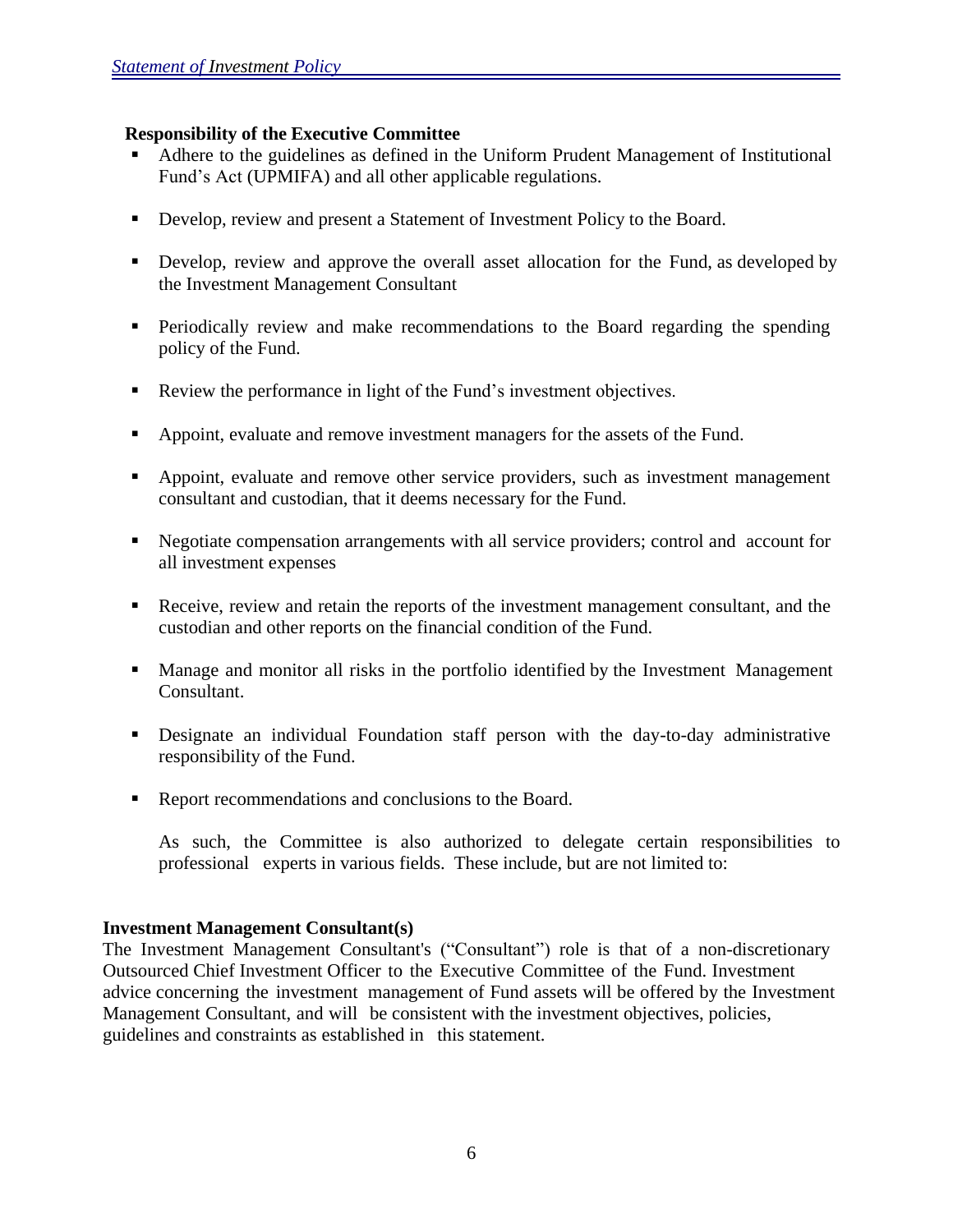# **Responsibility of the Investment Management Consultant(s)**

- Manage the Fund's assets in compliance with the standards according to Uniform Prudent Management of Institutional Fund's Act (UPMIFA).
- Assist in the development and periodic review of investment policy and objectives.
- **•** Determine the optimal asset allocation based on the organization's risk and return objective and submit allocation to the Executive Committee for approval.
- Review the capital markets in light of the Fund's investment objectives.
- **Periodically review the asset allocation strategy. Recommend strategic and tactical asset** allocation changes within the guidelines of the policy.
- The Investment Management Consultant has discretion to act within the guidelines of its contract and this IPS.
- **•** Develop an investment policy designed to achieve the goals of the Foundation taking into consideration desired return and risk along with any criteria developed by the Executive Committee (e.g. Socially Responsible Investing)
- Manage and track all defined risks to the portfolio.
- Regularly review any identified risks and their potential impact with the Executive Committee
- Attend quarterly meetings in person with Foundation's Executive Committee, and/or its
- Board of Directors.
- **Provide monthly Portfolio Review Statements**
- **Provide benchmark performance measurements**
- Implement portfolio rebalancing upon direction of the Committee within the guidelines
- of the policy including socially responsible investing.
- Assist in compensation negotiations with investment managers, custodians and other
- service providers.
- Assist the Investment Committee in the determination, understanding,
- negotiation and accountability of all Fund investment costs.
- Conduct investment manager searches, make recommendations, provide "due diligence" or research on Investment Managers.
- **Provide the performance of the total Fund and Investment Manager(s) to assist the** Committee with the ability to determine the progress toward the investment objectives.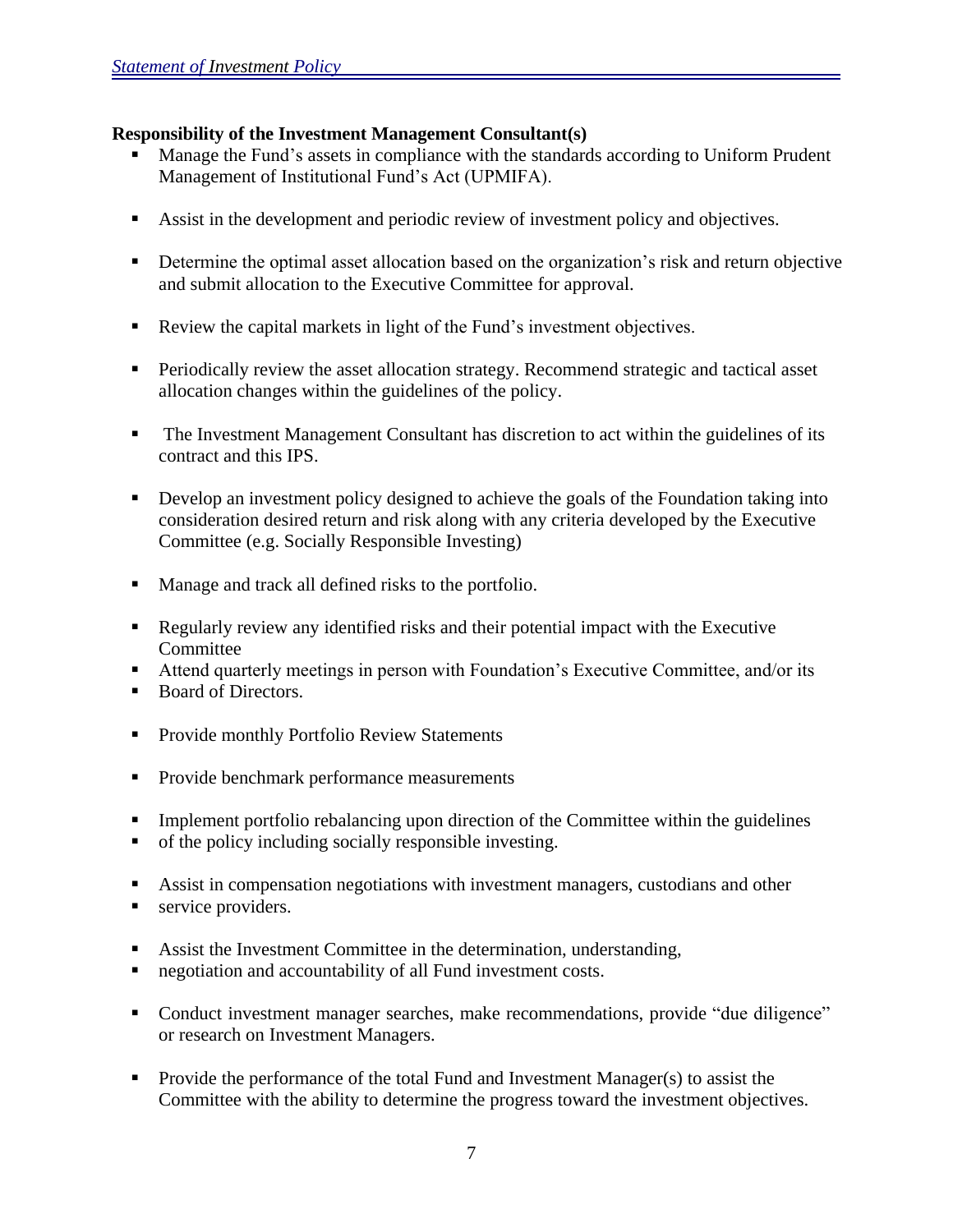- Communicate matters of policy, manager research, and manager performance to the Committee.
- Communicate matters of policy and investment direction to the investment managers when necessary.
- Review Fund investment history, historical capital markets performance and the contents of this investment policy statement with any newly appointed members of the Committee.
- The Investment Management Consultant must operate without any undisclosed conflict of interest.

# **Investment Manager(s)**

Each Investment Manager will have full discretion to make all investment decisions for the assets placed under its jurisdiction and within guidelines of their stated investment methodology.

# **Responsibility of the Investment Manager(s)**

- Investment managers are required to maintain prudent diversification and manage the risk of their portfolios.
- Discretionary investment management including decisions to buy, sell, or hold individual securities, and to alter asset allocation within the guidelines of their stated methodology.
- Report, on a timely basis, quarterly investment performance results.
- Communicate any major changes to economic outlook, investment strategy, or any other factors that affect implementation of investment process, or the investment objective progress of the Fund's investment management
- Inform the Investment Management Consultant regarding any qualitative change to investment management organization: Examples include changes in portfolio management personnel, ownership structure, investment philosophy, etc.
- Meet with the Investment Management Consultant and/or Investment Committee as needed.
- The Investment Manager must operate without any undisclosed conflicts of interest.

# **Custodian(s)**

The custodian(s) will physically (or through agreement with a sub-custodian) maintain possession of securities owned by the Fund, collect dividend and interest payments, redeem maturing securities, and effect receipt and delivery following purchases and sales. The custodian(s) may also perform regular accounting of all assets owned, purchased, or sold, as well as movement of assets into and out of the Fund accounts.

### **Other Professional Experts**

Additional specialists such as attorneys, auditors and others may be employed by the Committee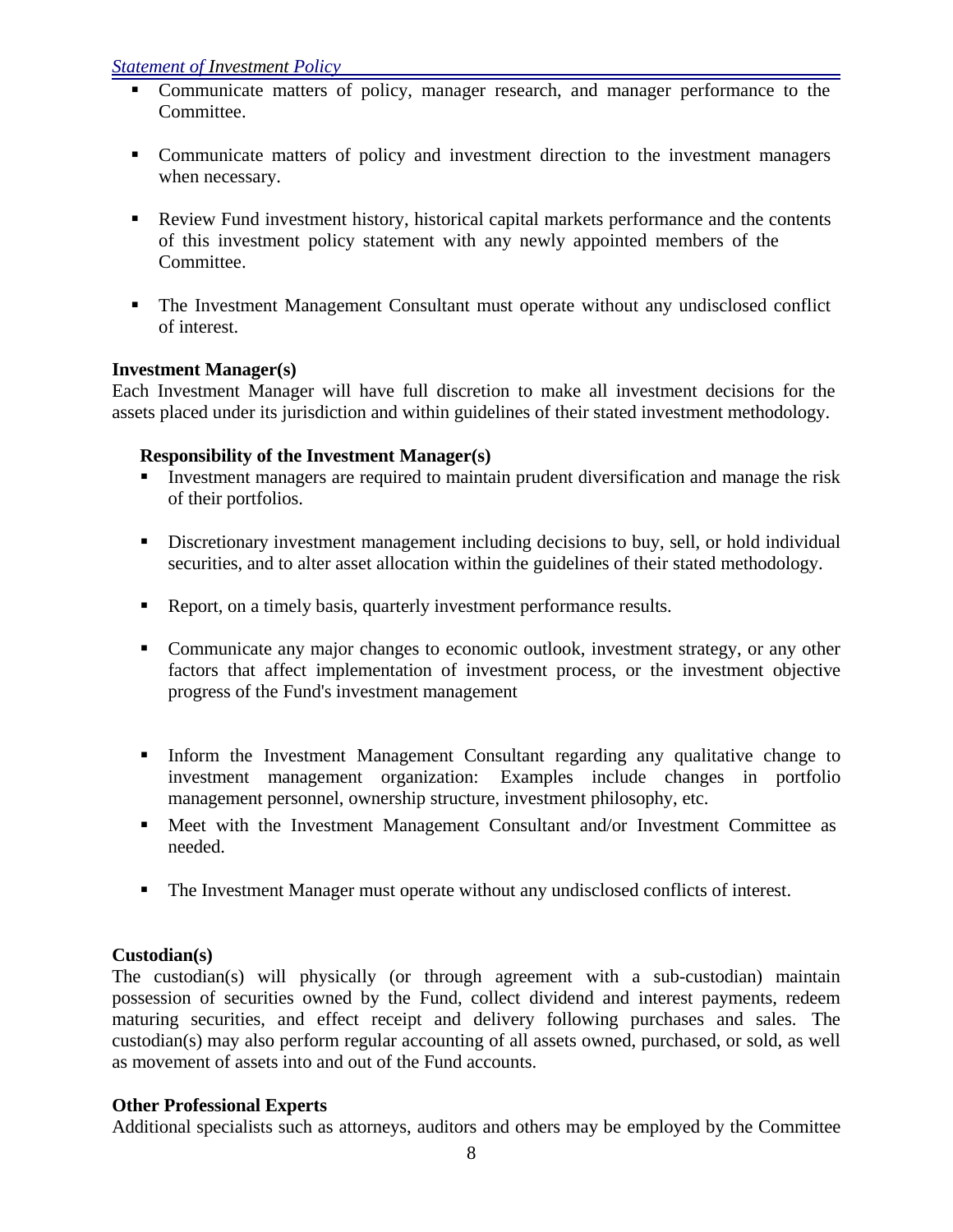to assist in meeting its responsibilities and obligations to administer Fund assets prudently.

### **GENERAL INVESTMENT PRINCIPLES**

- 1. The Fund shall be invested with the care, skill, prudence, and diligence under the circumstances then prevailing that a prudent man acting in like capacity and familiar with such matters would use in the investment of a fund of like character and with like aims.
- 2. The Fund will comply with applicable laws and regulations and apply the standards of UPMIFA in managing the Fund.
- 3. The Board and Committee understand that risk is present in all types of securities and investment styles and recognize that some risk is necessary to produce long-term investment results that are sufficient to meet the Fund's objectives. However, the investment managers are to make reasonable efforts to control risk, and will be evaluated regularly to ensure that the risk assumed is commensurate with the given investment style and objectives.
- 4. Investment managers are expected to adhere to the investment management styles for which they were hired. Managers will be evaluated regularly for adherence to investment discipline.

### **INVESTMENT OBJECTIVES**

In order to meet its needs, the investment strategy of the Fund is to emphasize total return; that is, the aggregate return from capital appreciation and dividend and interest income. The Fund has a long-term investment horizon. The primary objective of the Fund shall be:

Preservation of Purchasing Power, net of spending - To achieve returns in excess of the rate of inflation, spending and expenses over the investment horizon in order to preserve purchasing power of Fund assets. Risk control is an important element in the investment of Fund assets.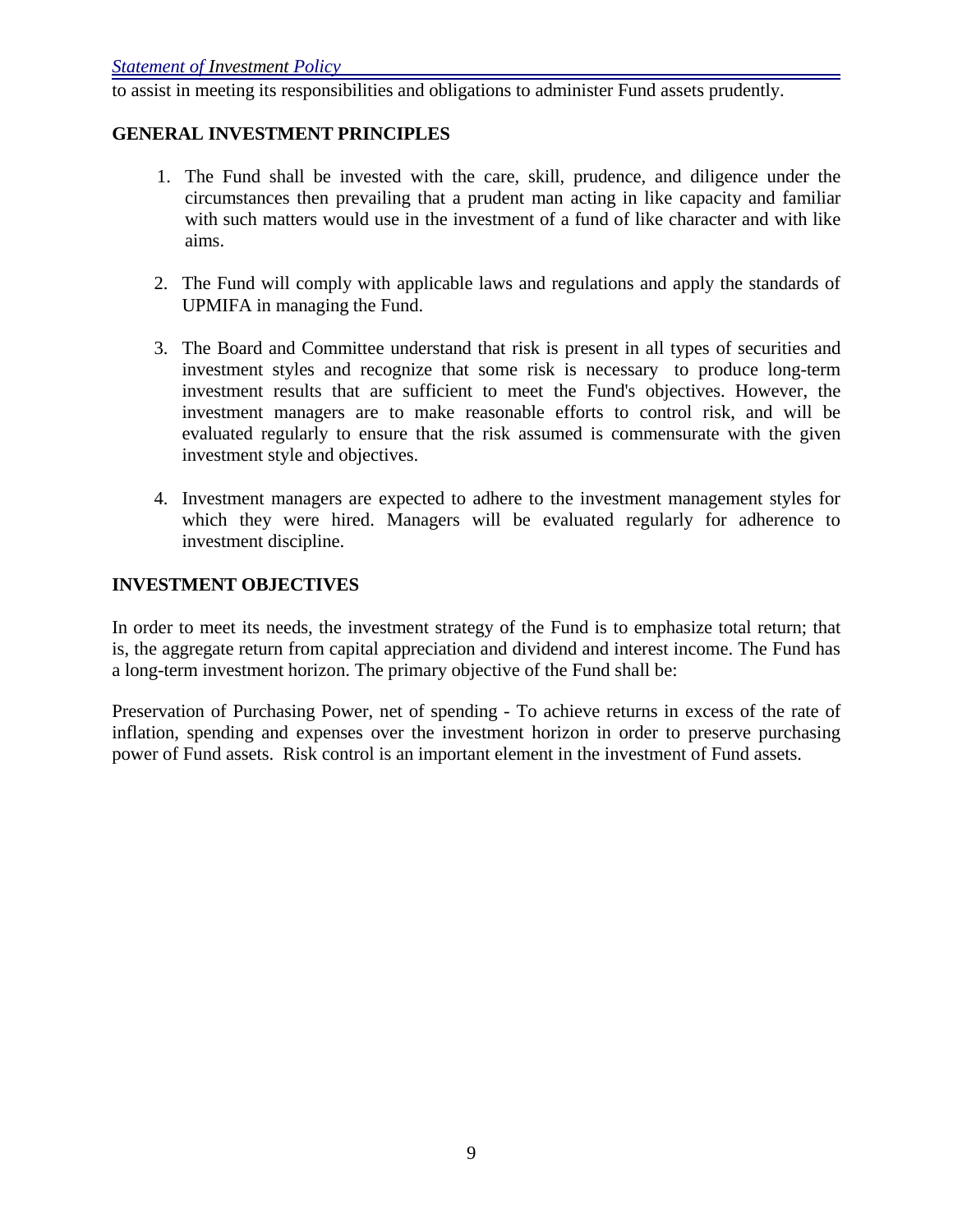# **INVESTMENT HORIZON**

The Fund is perpetual, therefore the asset allocation will be viewed over longer term time periods  $(7+ \text{years.})$ 

### **SPECIFIC INVESTMENT GOALS**

#### **Target Return:**

Over the investment horizon established in this statement, it is the goal of the aggregate Fund assets to exceed 5% + inflation net of all investment management expenses. The rate of inflation is defined as the annual rate of change in the Consumer Price Index – All commodities (Los Angeles Area) as measured for the annual periods ending with the month of May. Recognizing the volatility of both the equity and bond markets, it is understood that this objective may not be met on an annual basis. However, it is expected to be achieved when measured on a three-year rolling average basis.

AND

### **Composite Return:**

The composite return represents a blended benchmark that is closely aligned with the investment policy target asset allocation. The composite benchmark is a blend of passive indices that best represent that target allocation and changes with investment policy amendments. The objective of the composite benchmark is to evaluate the value added from active management, rebalancing and tactical adjustments to the long-term target asset allocation.

The investment goals above are the objectives of the aggregate Fund, and are not meant to be imposed on each investment account (if more than one account is used). The goal of each investment manager, over the investment horizon, shall be to:

- 1. Meet or exceed the market index, or blended market index, selected and agreed upon by the Committee that most closely corresponds to the style of investment management.
- 2. Display an overall level of risk in the portfolio that is consistent with the risk associated with the benchmark specified above. Risk will be measured by the standard deviation of quarterly returns, the portfolio beta, alpha, capture ratios and other forms of risk measurement.

### **INVESTMENT POLICIES AND PROCEDURES**

#### **Risk**

The Committee realizes that there are many ways to define risk. It believes that any person or organization involved in the process of managing the Fund assets understands how it defines risk so that the assets are managed in a manner consistent with the Fund's objectives and investment strategy as designed in this statement of investment policy. The Committee defines risk as:

The probability of not meeting the Fund's investment objectives.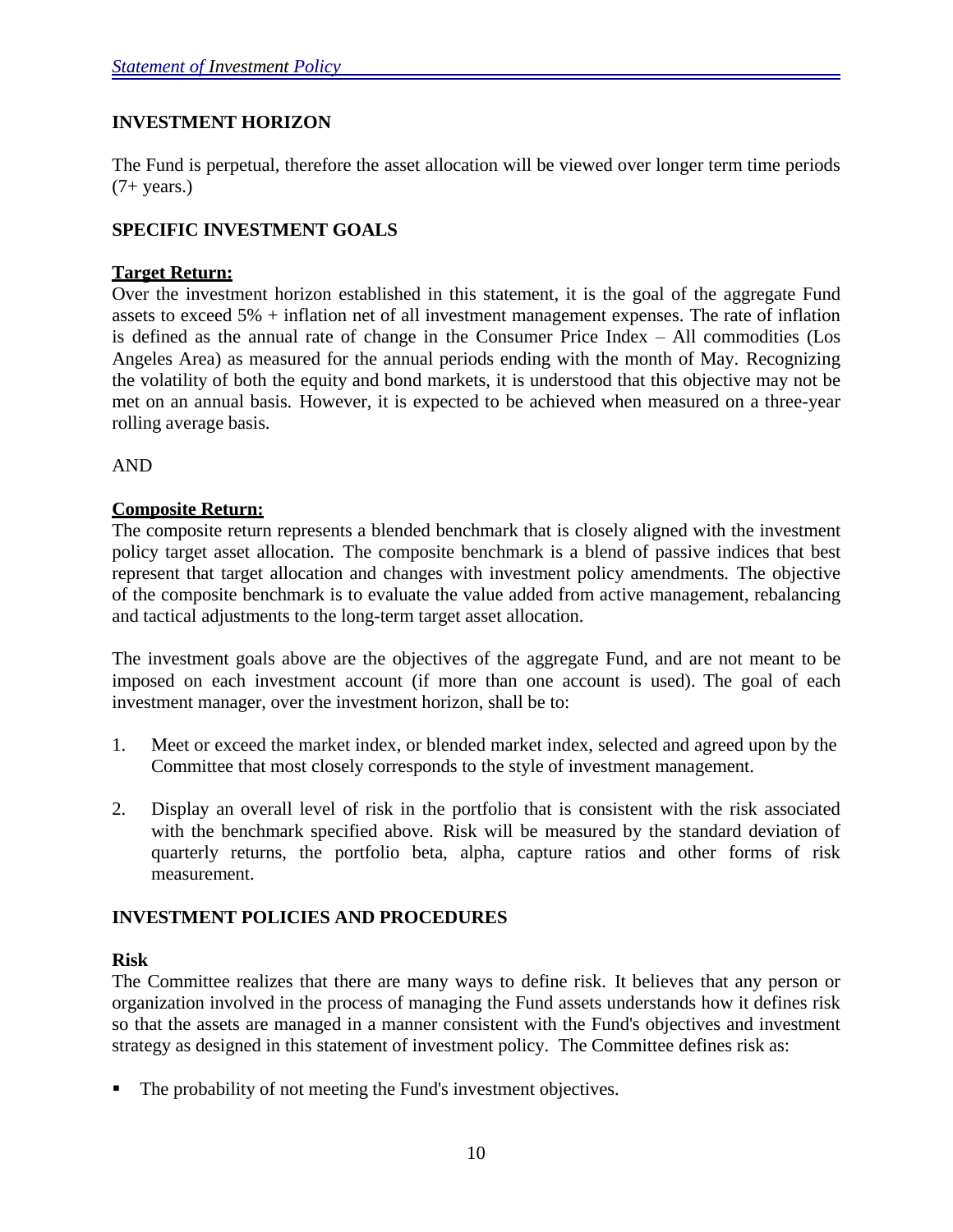- The probability of not maintaining purchasing power over a long-term time horizon.
- The probability of not meeting the Fund's spending or cash flow requirements.

To measure risk for the management of the investment portfolio, a variety of risk measurements will be considered and evaluated. These risk measurements will be included in the quarterly performance reports. For the basis of comparison, a normal global portfolio is used as the benchmark. The risk benchmarks for the normal global portfolio are:

- *70% MSCI AC World Equity Index / 30% World Government Bond Index) as the risk benchmark.*
- Volatility as measured by Standard Deviation The volatility of the aggregate total portfolio will be monitored on a 36 monthly rolling period versus the volatility of the Normal Portfolio. The Foundation's target volatility is to be within a  $(+)$  15% range of this risk benchmark as measured by standard deviation.

#### **Asset Allocation**

The Committee shall invest the Fund using an asset allocation that is designed to meet the Fund's long-term goals. The allocation will be based on the objectives of the Fund set forth in this policy statement.

The asset allocation shall be implemented using a policy portfolio with target allocations and ranges for each macro asset class. Due to the need for diversification and the longer funding periods for certain investment strategies, the Committee recognizes that an extended period of time may be required to fully implement the asset allocation plan. It is expected that market value fluctuations will cause deviations from the target allocations to occur.

| <b>Asset Class</b>  | <b>Target</b><br><b>Allocation</b> | Range         |
|---------------------|------------------------------------|---------------|
| Equity              | 55%                                | 40% - 65%     |
| Fixed Income        | 25%                                | $20\% - 45\%$ |
| Cash                | 2%                                 | $0\% - 10\%$  |
| <b>Alternatives</b> | 18%                                | $0\% - 25\%$  |
| Total               | 100%                               |               |

#### **Rebalancing**

From time to time, market conditions may cause the Fund's investment in various asset classes to vary from the approved allocation. The portfolio will be rebalanced periodically as follows: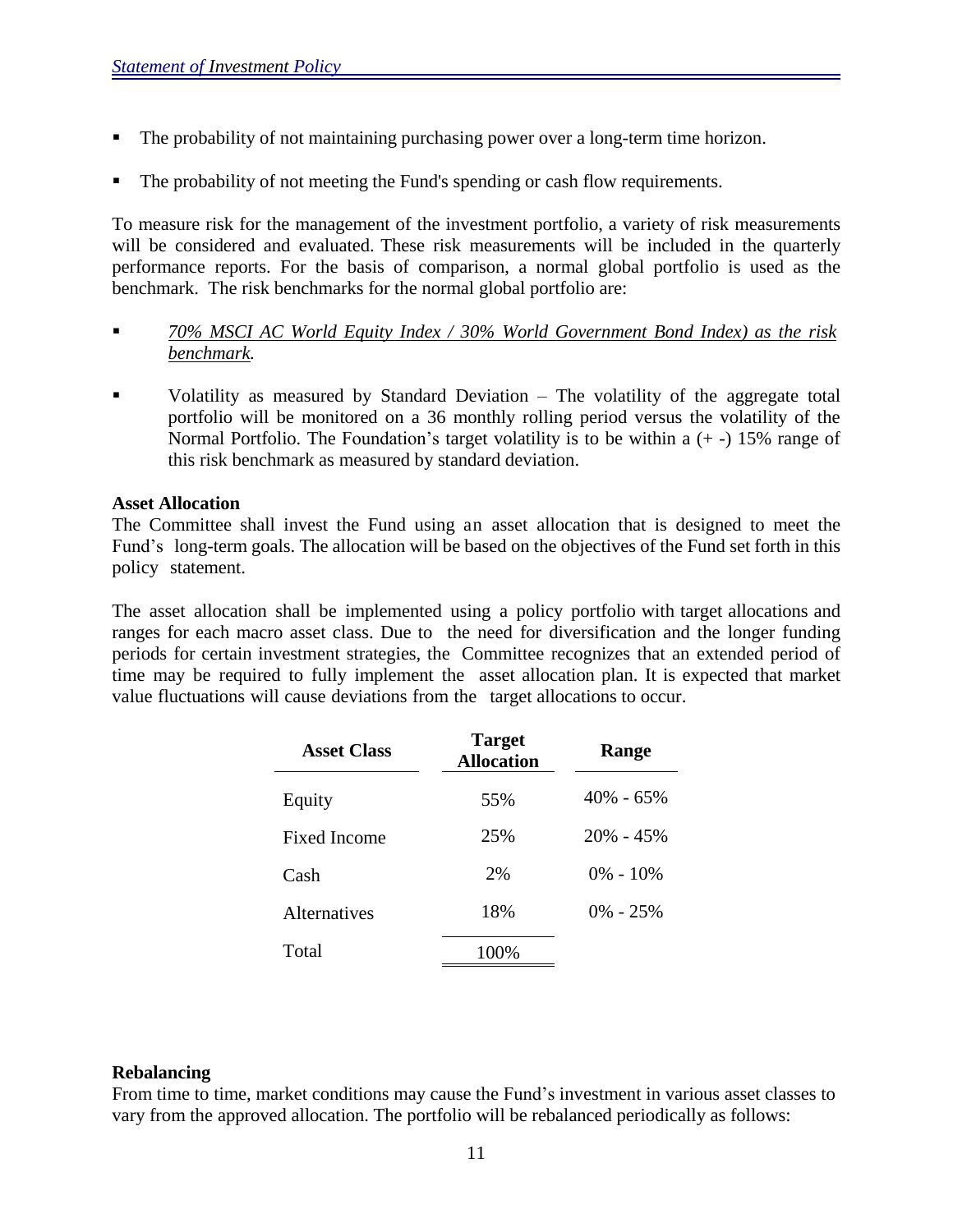The Investment Management Consultant will consider rebalancing the asset allocation quarterly when any asset class is outside the maximum policy allocation. Rebalancing the portfolio will distribute funds toward the target allocations such that no asset class is above its maximum allocation.

Rebalance activity incurred from deposits or withdrawals will be reported to the Committee at the next quarterly meeting.

# **Spending**

When making spending decisions, the Board and the Executive Committee shall follow UPMIFA's requirements to act in good faith, with the care that an ordinarily prudent person in a like position would exercise under similar circumstances, and shall consider, if relevant, all of the following factors:

- (1) The duration and preservation of the endowment fund.
- (2) The purposes of the Foundation and the endowment fund.
- (3) General economic conditions.
- (4) The possible effect of inflation or deflation.
- (5) The expected total return from income and the appreciation of investments.
- (6) Other resources of the Foundation.
- (7) The investment policy of the Foundation.

Based upon the six month Foundation operating cash "needs" projection report, funds may be transferred to/from the Long Term investment account as required.

The policy spending rate for the Fund shall be 5% of assets, determined 12/31 of each year. The Committee shall have the flexibility to distribute less than 5%, subject to Board approval.

Any contributions to or distributions from the Long Term Investment Fund shall be approved by the Executive Committee of the full Board of Directors.

The amount available for appropriation during each fiscal year shall be calculated by applying the policy spending rate, 5%, to the rolling 3 year moving average of the annual market values on Fund assets.

### **Liquidity**

Liquidity is the time to convert a security to cash at little or no loss; maximums are put on each liquidity category based on the overall cash needs of the client. Certain investment strategies have different liquidity characteristics. To better define the liquidity of various investment strategies, the following definitions will apply:

Liquid – Marketable securities with daily liquidity or up to one-week, depending on capital market conditions.

Semi–liquid – Liquidity greater than one week or up to one-year depending on capital market conditions. Generally, this is quarterly liquidity and includes alternative investments with securities in limited partnership structures such as Hedge Funds, Managed Futures and other program structures.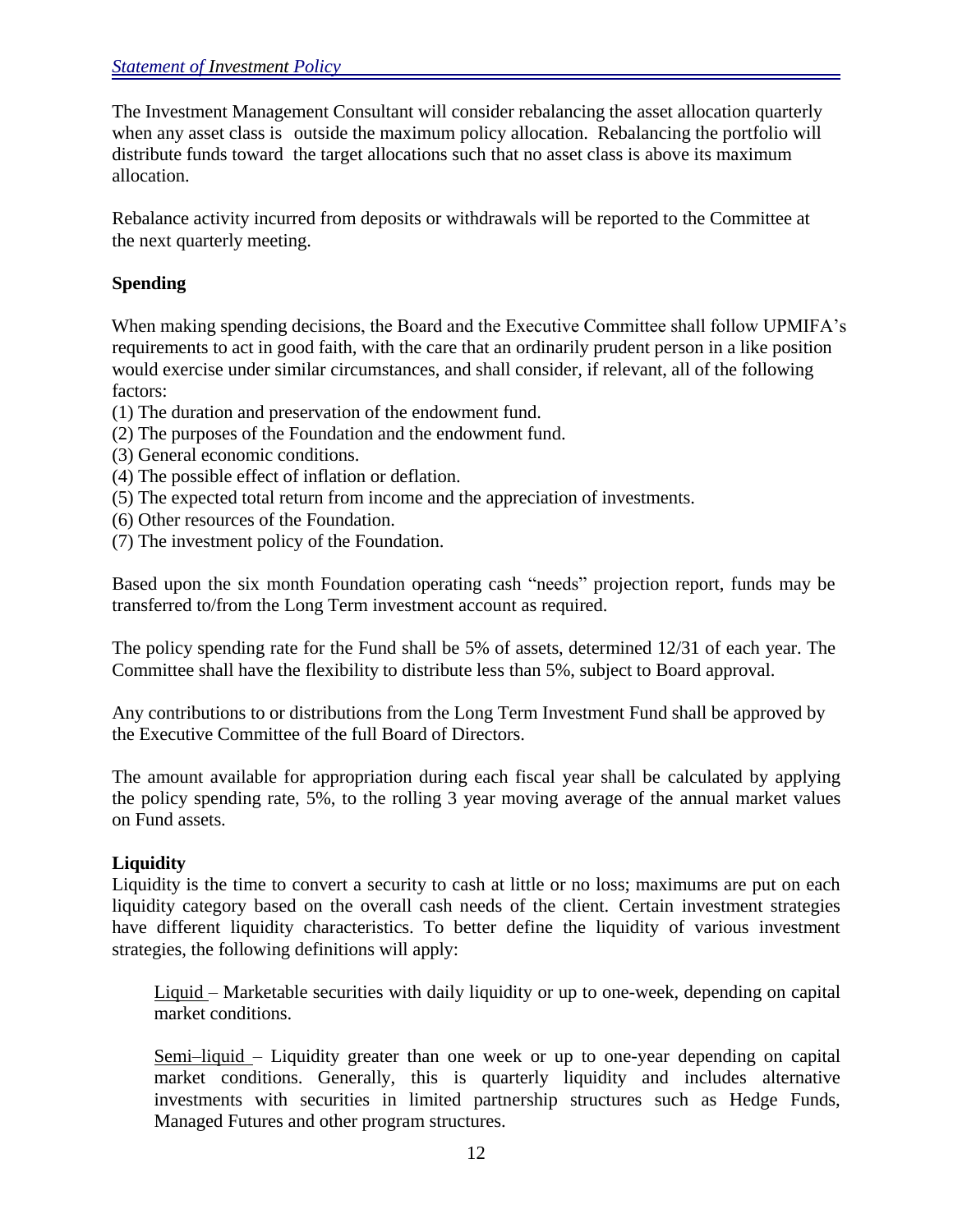Illiquid - Liquidity greater than one-year. Includes investments in Private Equity, Private Real Estate, Infrastructure and other investments that require a schedule of capital call funding and distributions over a longer than one-year time period.

Considering the various liquidity definitions, the table below will outline the liquidity restrictions for the portfolio:

| Maximum % of Portfolio |       |  |  |
|------------------------|-------|--|--|
| Liquid:                | 100\% |  |  |
| Semi-Liquid:           | 30%   |  |  |
| Illiquid:              | 15%   |  |  |

# Operating Account:

The operating account will hold the capital reserves waiting for distribution and will be set aside from the investment portfolio in a separate account invested in short-term money-market or other liquid short-term instruments. These funds will be considered outside the strategic asset allocation of Fund investment assets. The amount of funds held in the operating account should be for relatively immediate distribution and not considered funds within the asset allocation management of cash. The Committee will notify the Investment Management Consultant in a timely manner, to allow sufficient time to build up necessary liquid reserves to meet any net outflow.

# **SELECTION OF INVESTMENT MANAGERS**

The Investment Management Consultant's selection of Investment Manager(s) must be based on prudent due diligence procedures. The Manager selection process should include both quantitative and qualitative characteristics. A qualifying investment manager must be a registered investment advisor under the Investment Advisors Act of 1940 ("Act"), or an entity that qualifies for an exemption under the Act.

### **Investment Manager Risk:**

Investment managers are required to maintain prudent diversification and manage the risk of their portfolios. The Investment Management Consultant will maintain responsibility for the evaluation of the diversification and risk management of the investment managers and their continued due-diligence to assure the investment managers are operating according to the stated investment methodology approved by the Investment Management Consultant and Investment Committee. In the evaluation of investment managers, the following risk factors and exposures will be considered but not be limited to the following:

### **Equity Managers**

- Evaluating methodology of security selection and portfolio construction
- **Benchmark used for performance evaluation**
- Role of manager in the portfolio
- Diversification in economic  $\&$  geographic sectors
- Diversification in market capitalization

# **Fixed Income Managers**

Evaluating methodology of security selection and portfolio construction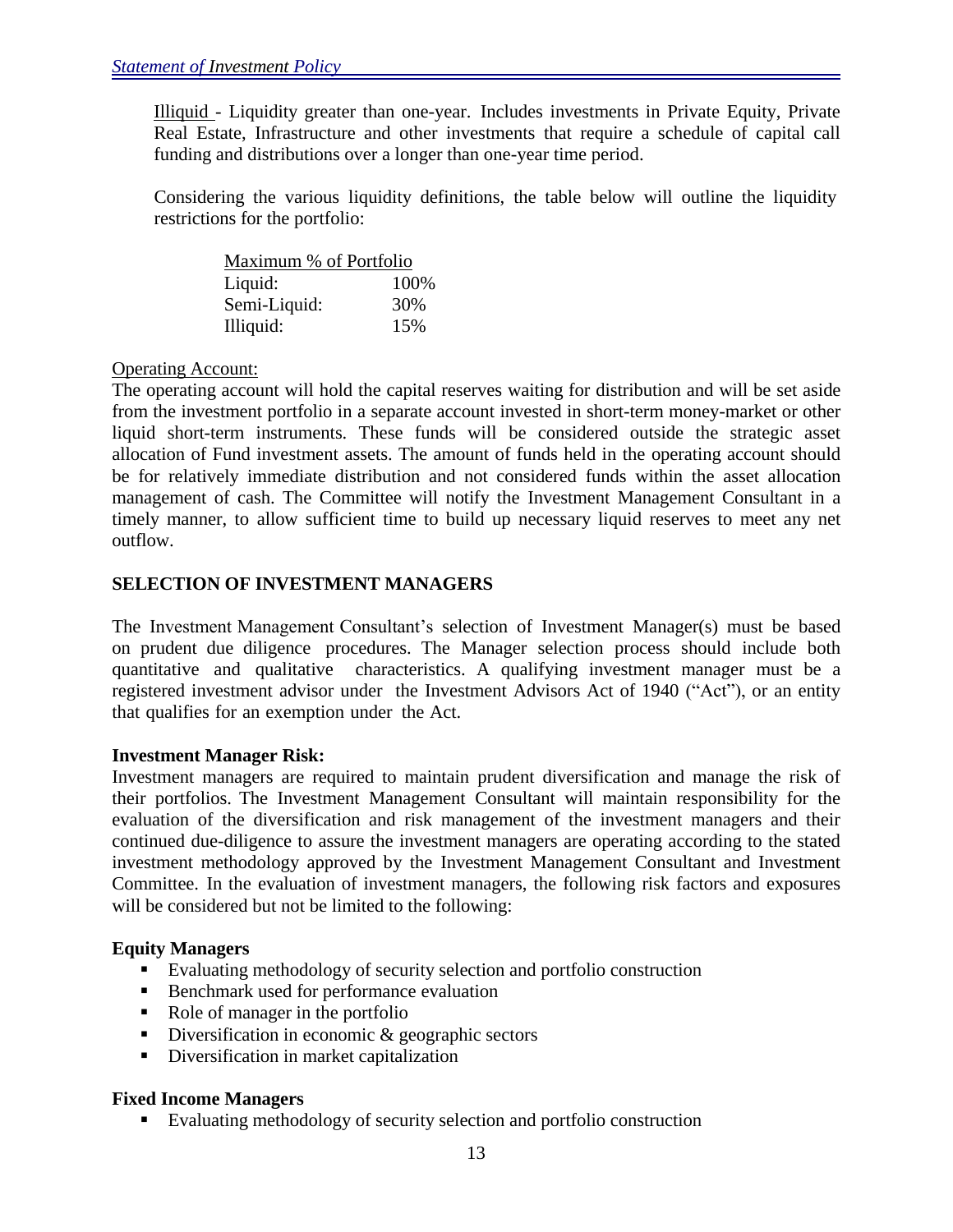#### *Statement of Investment Policy*

- Benchmark used for performance evaluation
- Role of manager in the portfolio
- The overall duration and yield of the portfolio in relation to various specific benchmarks
- Diversification in economic sectors
- Diversification in the type of fixed-income securities
- $\blacksquare$  The quality of the Securities
- The allocation of foreign security investing

#### **Absolute Return / Equity Hedge and Real Asset / Real Return Managers**

- Evaluating methodology of security selection and portfolio construction
- Benchmark used for performance evaluation
- Role of manager in the portfolio
- Gross & Net exposure to sub asset classes
- Diversification across investment strategy
- Diversification in economic  $\&$  geographic sectors
- **Leverage utilized**
- **Liquidity profile**

### **SOCIALLY RESPONSIBLE INVESTING**

The Board of Trustees of the California State University adopted a resolution urging auxiliary boards which make corporate investments to issue statements of social responsibility and to follow those precepts in examining past and considering future investments. In response, the Foundation states a primary fiduciary responsibility to maximize investment return, while taking into consideration appropriate risk, to further its educational purposes. At the same time, California State University endeavors to be a good corporate citizen and responsible investor.

The Foundation recognizes that sometimes a corporation's policies or practices can cause substantial social injury; defined as, gravely injurious impact on employees, consumers, and/or other individuals or groups that results from specific actions by the company. For example, corporate actions may violate domestic or international laws intended to protect individuals and/or groups against deprivation of health, safety, or civil, political, and human rights.

Where the Committee finds that a company's activities or policies cause substantial social injury, and that a desired change in the company's activities would have a direct and material effect in alleviating such injury, it may exercise practicable shareholder rights to seek modification of the company's activities to eliminate or reduce the injury, using such means as a) direct correspondence with management and b) proxy votes.

If the Committee further concludes that the company has been afforded reasonable opportunity to alter its activities, and that divestment will not impair the capacity of the Foundation to carry out its educational mission, then it may instruct its investment managers to divest the securities in question within a reasonable period of time.

### **PERFORMANCE MEASUREMENT**

Performance Guidelines for Total Fund

Performance reports generated by the Investment Management Consultant shall be compiled